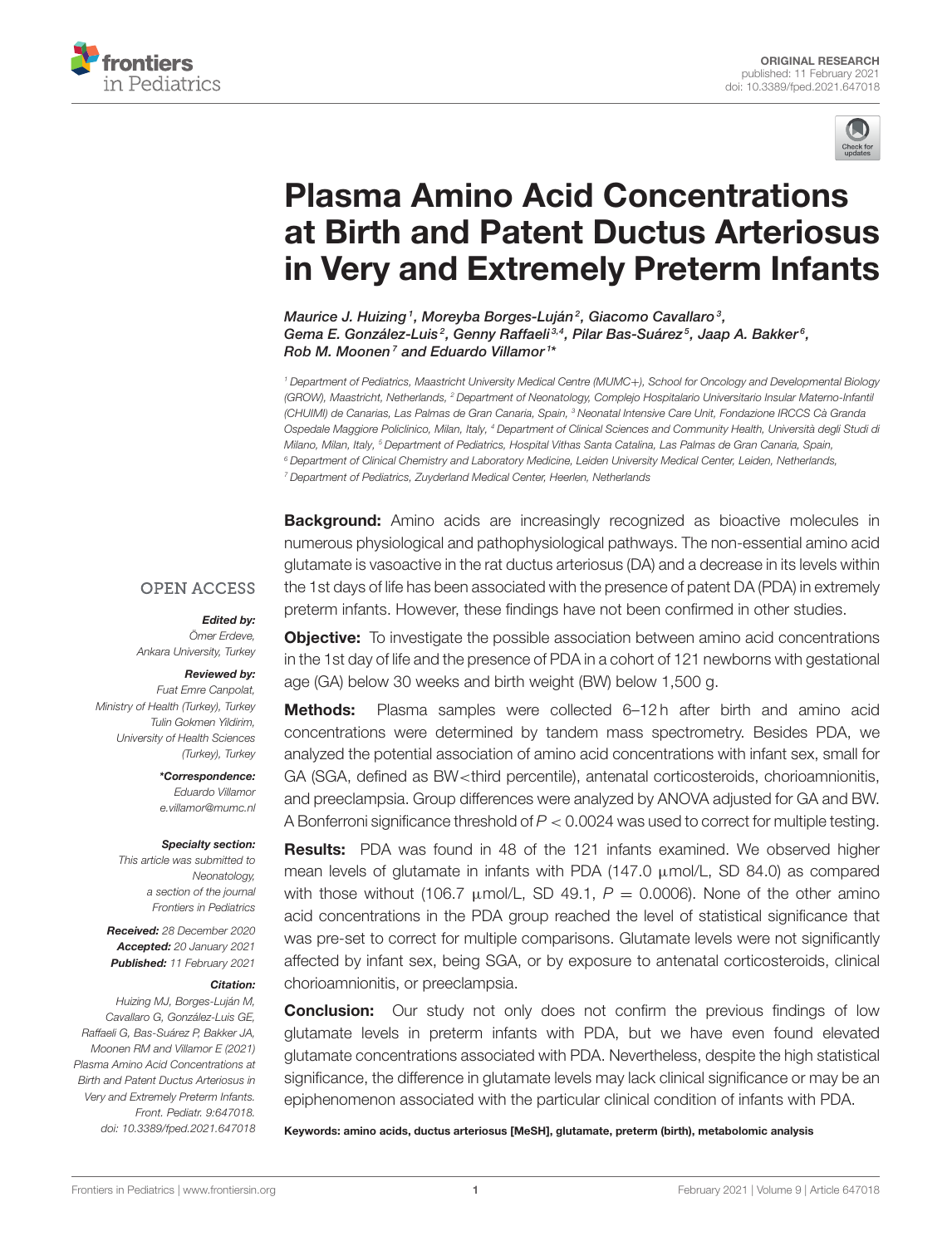# INTRODUCTION

Failed or delayed closure of the ductus arteriosus (DA) after birth leads to patent DA (PDA), a common condition among very preterm infants [\(1–](#page-5-0)[6\)](#page-5-1). The two most relevant vasoactive factors that maintain the DA open during fetal life and mediate its closure after birth are oxygen tension and prostaglandins [\(4,](#page-5-2) [5\)](#page-5-3). However, the DA responds to numerous vasoactive agents and its closure is finally the result of a complex interaction of mediators and pathways [\(4,](#page-5-2) [5\)](#page-5-3).

In a recent study, Fujita et al. proposed a role for the nonessential amino acid glutamate in the postnatal closure of the DA [\(7\)](#page-5-4). They reported that plasma glutamate concentration was significantly lower in extremely preterm infants (gestational age <28 weeks) with PDA compared to those without the condition [\(7\)](#page-5-4). In addition, they observed that intraperitoneal injection of glutamate to pregnant rats induced ductal contraction in the fetus. Moreover, they showed that the mRNA of the glutamate ionotropic receptor α-amino-3-hydroxy-5-methyl-4-isoxazolepropionate (AMPA) type subunit one was highly expressed in rat DA compared to the aorta, and was co-localized with autonomic nerve terminals in the human and rat DA. In agreement with these results, microarrays comparing the genetic profiles of the DA and ascending aorta from mice and rats showed significant changes in the ductal expression of both ionotropic and metabotropic glutamate receptors [\(8,](#page-5-5) [9\)](#page-5-6). Altogether, these data suggest a role for glutamatergic signaling in the physiology and/or pathobiology of the DA. Nevertheless, more studies are needed to confirm this hypothesis.

Between 2007 and 2012, our group conducted a prospective study to analyze the association between polymorphisms of the carbamoyl phosphate synthetase (CPS) gene and necrotizing enterocolitis (NEC) [\(10–](#page-5-7)[12\)](#page-5-8). In that research, plasma levels of amino acids were determined in the 1st day of life in order to correlate them with the primary outcome of the study. One of the secondary outcomes of the study was PDA. Our aim was to use these unpublished data to investigate the association between glutamate, as well as other amino acids, and the presence of PDA in infants with a gestational age (GA) below 30 weeks.

## METHODS

#### Study Population

This study was performed in a previously described cohort of 121 preterm infants (GA  $\leq$ 30 weeks and birth weight  $\leq$ 1,500 g) admitted to the level III neonatal intensive care units of the Maastricht University Medical Center (Maastricht, The Netherlands), Hospital Universitario Materno-Infantil de Canarias (Las Palmas de Gran Canaria, Spain), and Carlo Poma Hospital (Mantova, Italy) between July 2007 and October 2008. All infants had been enrolled in the study "Carbamoyl Phosphate Synthetase (CPS) Polymorphisms as Risk Factor for NEC" (NCT00554866). The institutional review board (IRB) of the three participating centers approved the use of the clinical data of the patients for the present study (IRB numbers: Maastricht MEC-07-2-018; Las Palmas CEIC- 276; Mantova 21366/2007). Written informed consent was obtained from the parents for inclusion in the study. Infants exposed to a blood transfusion, enteral or parenteral proteins/amino acids, or inhaled NO before blood sampling were excluded from the study. The correlation between arginine, citrulline and dimethylarginine levels and CPS polymorphisms and NEC in the same group of patients has been the subject of another publications of our group [\(10,](#page-5-7) [11\)](#page-5-9).

# PDA Assessment and Other Clinical Variables

The perinatal and neonatal data of enrolled infants (**[Table 1](#page-2-0)**) were extracted from the database of the NCT00554866 trial. At the time of inclusion of the children in the cohort (2007–2008), the three participating centers had very similar protocols for detection and treatment of PDA. These protocols included the performance of a screening echocardiogram by a pediatric cardiologist on postnatal day 2 to 5. As previously described, hemodynamically significant PDA was defined by a transductal diameter  $>1.5$  mm with unrestrictive  $(<1$  m/s) left to right transductal flow on pulse wave Doppler and clinical signs of pulmonary overcirculation (e.g., increasing ventilation, oxygenation problems) and/or systemic hypoperfusion (e.g., abdominal distension, oliguria) [\(13\)](#page-5-10). In the absence of clear clinical signs, ascertainment of hemodynamic significance was made on the basis of any of the following echocardiographic characteristics: left atrial/aortic root ratio >1.4, mean velocity in the left pulmonary artery  $> 0.6$  m/s, or diastolic backflow in the abdominal aorta [\(13\)](#page-5-10).

GA was determined by the last menstrual period and early ultrasounds (before 20 weeks of gestation). Besides the presence of PDA, the following demographic and clinical characteristics were collected and correlated with the amino acid concentrations: infant sex; small for GA (SGA, defined as birth weight for GA below the sex-specific third percentile); antenatal corticosteroids (defined as two doses of betamethasone administered 24 h apart); clinical chorioamnionitis (defined as every clinical suspicion of infection of the chorion, amnion, amniotic fluid, placenta, or a combination as judged by the obstetrician); and preeclampsia (based on the obstetrician's diagnosis).

## Plasma Amino Acid Analysis

One blood sample (500  $\mu$ L) was obtained between 6 and 12 h after birth from an umbilical artery or peripheral artery catheter. When not available, the blood sample was obtained from venous puncture. Immediately after collection, heparinized blood samples were put on ice and centrifuged within 10 min (4,000 rpm, 10 min, 4◦C) to obtain plasma. The plasma was deproteinized with 6 mg of solid 5-sulfosalicylic acid (SSA; Sigma, St. Louis, MO, USA) per 100 µL plasma, and stored at −80◦C until further analysis. The samples obtained in Las Palmas and Mantova were transported on dry ice to Maastricht where all the analyses were performed [\(10\)](#page-5-7).

Concentrations of (underivatized) amino acids in plasma were determined using an ultra-performance liquid chromatography (UPLC) separation module coupled to an electrospray ionization tandem mass spectrometry (ESI-MS/MS, Quattro Premier, Waters, Etten-Leur, The Netherlands). Stable isotope labeled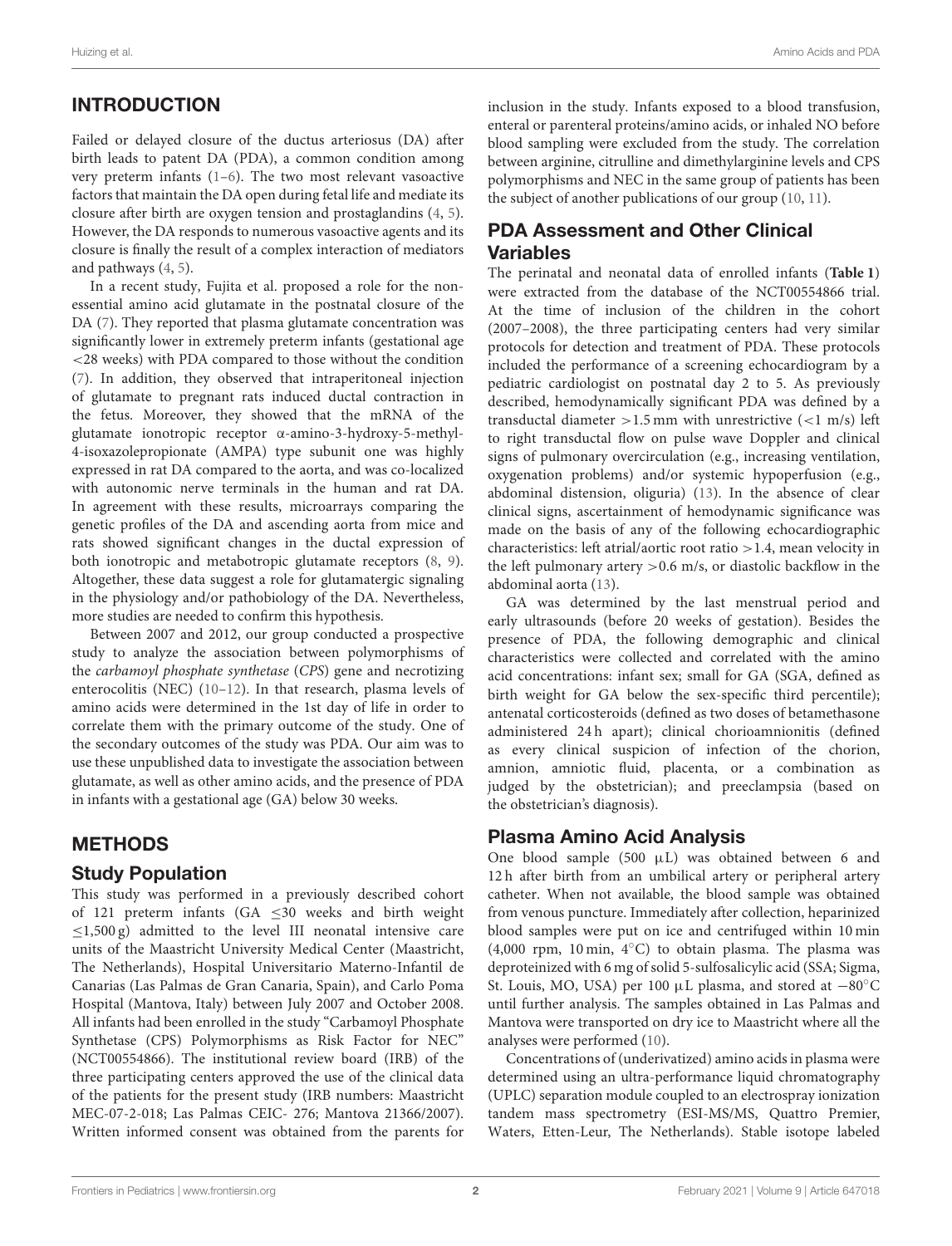<span id="page-2-0"></span>

| <b>TABLE 1</b>   Baseline characteristics and neonatal complications in preterm infants |  |
|-----------------------------------------------------------------------------------------|--|
| with and without PDA.                                                                   |  |

|                              | <b>PDA-yes</b><br>$(n = 48)$ | n data<br>missing | PDA-no<br>$(n = 73)$ | n data<br>missing | Р-<br>value |
|------------------------------|------------------------------|-------------------|----------------------|-------------------|-------------|
| Birth weight (g)             | 967 (SD 238)                 | 0                 | 1,069 (SD<br>238     | $\Omega$          | 0.023       |
| Gestational age<br>(wks)     | 27.5 (SD 1.5)                | 0                 | 28.6 (SD 1.5)        | 0                 | 0.000       |
| Male sex                     | 26 (54.2)                    | 0                 | 43 (58.9)            | 0                 | 0.607       |
| Prenatal steroids            | 39 (81.2)                    | $\Omega$          | 55 (77.5)            | $\overline{2}$    | 0.159       |
| Preeclampsia                 | 5(10.6)                      | 1                 | 20 (28.2)            | $\overline{c}$    | 0.023       |
| Clinical<br>chorioamnionitis | 2(4.2)                       | $\Omega$          | 9(12.3)              | $\Omega$          | 0.127       |
| Vaginal delivery             | 16 (33.3)                    | 0                 | 24 (32.9)            | $\Omega$          | 0.958       |
| Apgar (1 min)                | $5(4-7)$                     | 1                 | $7(5-8)$             | $\Omega$          | 0.079       |
| Apgar (5 min)                | $8(6-9)$                     | 1                 | $9(7-9)$             | 0                 | 0.109       |
| <b>RDS</b>                   | 36 (75.0)                    | 0                 | 40 (55.6)            | 1                 | 0.030       |
| Mechanical vent.             | 15 (83.3)                    | $\Omega$          | 40 (56.3)            | $\overline{2}$    | 0.002       |
| <b>BPD</b>                   | 19 (45.2)                    | 6                 | 14 (21.2)            | $\overline{7}$    | 0.008       |
| Hypotension                  | 26 (54.2)                    | $\Omega$          | 27 (37.5)            | 1                 | 0.072       |
| Sepsis                       | 29 (63.0)                    | $\overline{2}$    | 34 (46.6)            | $\Omega$          | 0.080       |
| <b>NEC</b>                   | 5(10.9)                      | $\overline{2}$    | 2(2.9)               | 5                 | 0.084       |
| <b>IVH</b>                   | 18 (37.5)                    | 0                 | 17 (23.6)            | 1                 | 0.101       |
| <b>PVL</b>                   | 5(10.4)                      | $\Omega$          | 4(5.5)               | $\Omega$          | 0.311       |
| <b>ROP</b>                   | 4(10.0)                      | 8                 | 5(7.5)               | 6                 | 0.647       |
| Mortality                    | 7(14.6)                      | 0                 | 9(12.3)              | 0                 | 0.720       |

Results are expressed as mean (SD). median [interquartile range] or absolute numbers of patients (percentage). PDA, patent ductus arteriosus; RDS, respiratory distress syndrome; BPD, bronchopulmonary dysplasia (defined as oxygen at 36 weeks postmenstrual age); NEC, necrotizing enterocolitis (≥stage II); IVH, intraventricular hemorrhage (≥grade 2); PVL, periventricular leukomalacia; ROP, retinopathy of prematurity (≥stage II).

amino acids were used as internal standards for quantification of plasma amino acids. All analyses were performed in one laboratory (Department of Clinical Genetics, Maastricht University Medical Center, Maastricht, The Netherlands) [\(10\)](#page-5-7).

## Statistical Analysis

Results for continuous variables are expressed as mean (SD) or, if variables were not normally distributed, as median (interquartile range). Standardized residuals were examined for outliers, and measurements that were <-3.0 or >3.0 SD from the mean were removed. The possible relationship between amino acid concentrations and PDA was evaluated by ANOVA with adjustment for gestational age, and birth weight. Analysis included 21 ANOVA models (one clinical variable  $\times$  21 amino acid measurements) and a Bonferonni significance threshold of P < 0.0024 (0.05 divided by 21) was used to correct for multiple testing [\(14\)](#page-5-11). We performed a power analysis to determine the minimum amino acid concentration ratio (PDA-yes:PDA-no) that would be reach statistical significance ( $P < 0.0024$ ) with our sample size [\(15\)](#page-5-12). The results of the power analysis are shown in **[Supplementary Table 1](#page-5-13)**. All analyses were performed using IBM SPSS Statistics for Windows (Version 22.0; Armonk, NY, USA).

#### RESULTS

PDA was found in 48 of the 121 infants examined. The characteristics of the cohort are summarized in **[Table 1](#page-2-0)**. The plasma concentrations of the different amino acids and their relation to PDA are shown in **[Table 2](#page-3-0)**. Glutamate was the only amino acid whose concentration was significantly different ( $P <$ 0.0006) when the groups with and without PDA were compared. None of the clinical or perinatal characteristics, including sex, BW below third percentile, use of antenatal corticosteroids, history of chorioamnionitis, or history of preeclampsia, led to significant differences in glutamate concentrations (**[Table 3](#page-3-1)**). Glutamate concentrations were also not significantly different in infants who developed intraventricular hemorrhage ( $\geq$ grade 2), NEC (≥stage II), bronchopulmonary dysplasia (defined as supplementary oxygen at 36 weeks postmenstrual age), or retinopathy of prematurity (≥stage II) (**[Table 3](#page-3-1)**).

Changes in amino acid concentrations depending on infant sex, SGA, and exposure to antenatal corticosteroids, chorioamnionitis, or preeclampsia are depicted in **[Supplementary Tables 2–6](#page-5-13)**. SGA infants showed increased plasma concentrations of asparagine, glutamine, glycine and alanine (**[Supplementary Table 3](#page-5-13)**). Tryptophan levels were significantly reduced in infants exposed to preeclampsia (**[Supplementary Table 5](#page-5-13)**) and α-aminobutyric acid levels were significantly increased in infants exposed to antenatal corticosteroids (**[Supplementary Table 6](#page-5-13)**).

# **DISCUSSION**

Along with their fundamental role as elements for protein and peptide synthesis, amino acids are increasingly recognized as bioactive molecules in numerous physiological and pathophysiological pathways [\(16\)](#page-5-14). Alterations in amino acid levels during the 1st days of postnatal life have been associated with clinical conditions of prematurity such as RDS or NEC [\(10,](#page-5-7) [17–](#page-5-15)[20\)](#page-5-16). Closure of the DA at birth is one of the processes in which a participation of amino acids, specifically glutamate, has been proposed. However, data supporting this potential role of glutamate, although provocative, are still scarce [\(7\)](#page-5-4). In the present study, we analyzed the concentrations of amino acids in plasma samples obtained between 6 and 12 h of life in a group of preterm newborns who had not yet received amino acid supplementation. Interestingly, glutamate was the only amino acid whose concentration was significantly different between the groups with and without PDA. However, in contrast to the previous report by Fujita et al. [\(7\)](#page-5-4), glutamate levels were higher in the PDA group. None of the other amino acids showed differences in plasma concentrations in the PDA group that reached the level of statistical significance ( $P <$ 0.0024) preset in our analysis. In addition, neither infant sex nor obstetric or perinatal conditions significantly affected glutamate concentrations.

Glutamate is a pleiotropic molecule acting at the crossroads of metabolism and signaling, and functioning as both substrate and product in many distinct physiological processes [\(21–](#page-5-17)[24\)](#page-5-18). Glutamate is synthesized from glutamine, α-ketoglutarate and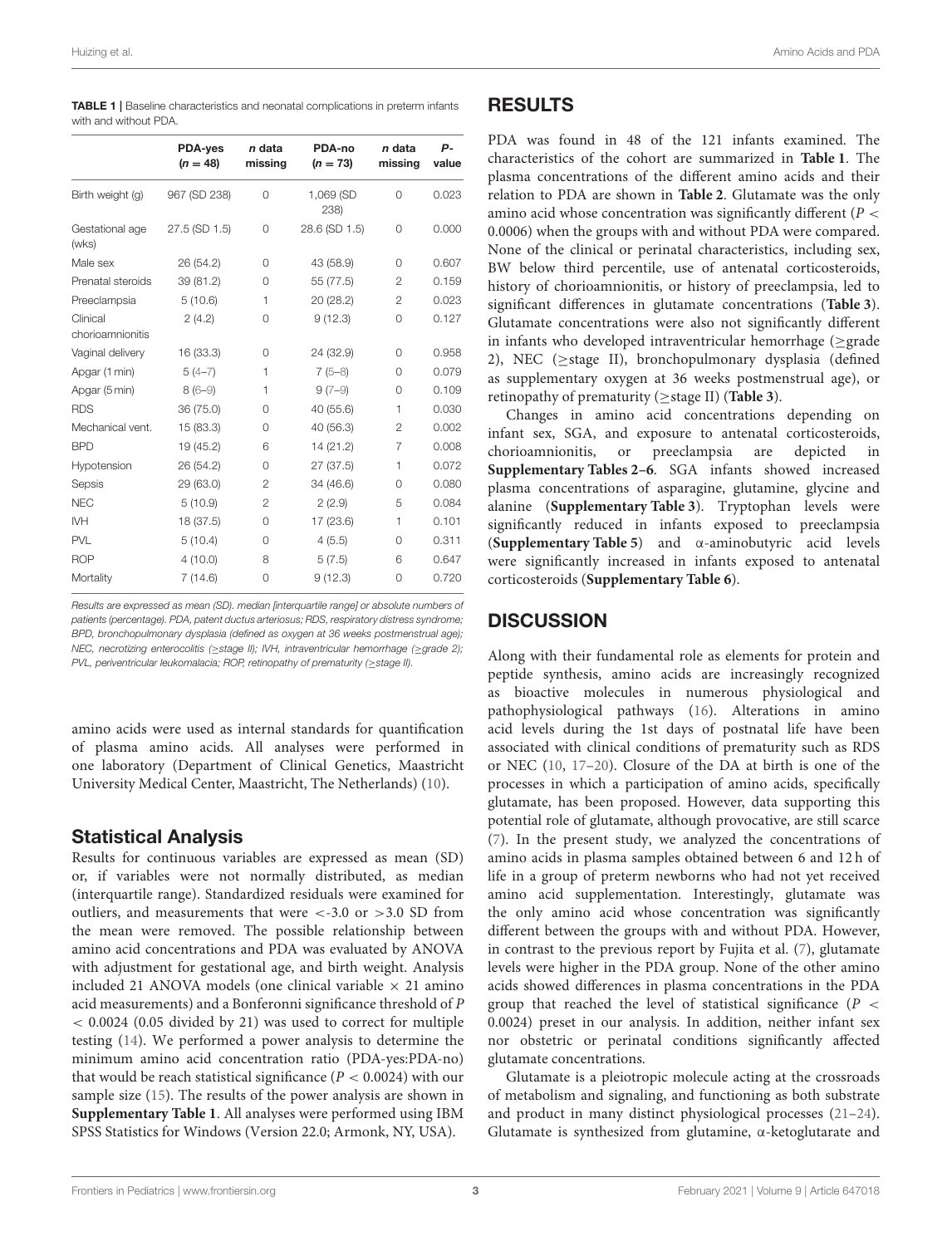<span id="page-3-0"></span>

|                  | <b>TABLE 2</b>   Plasma concentrations of amino acids ( $\mu$ mol/L) in preterm infants with |  |  |  |
|------------------|----------------------------------------------------------------------------------------------|--|--|--|
| and without PDA. |                                                                                              |  |  |  |

| Amino acid           | <b>PDA status</b> | Mean  | SD    | N  | P-value | Adjusted<br>P-value |
|----------------------|-------------------|-------|-------|----|---------|---------------------|
| Glutamate            | PDA-no            | 106.7 | 49.1  | 66 | 0.004   | 0.0006              |
|                      | PDA-yes           | 147.0 | 84.0  | 47 |         |                     |
| Asparagine           | PDA-no            | 60.8  | 22.6  | 70 | 0.870   | 0.636               |
|                      | PDA-yes           | 61.5  | 25.6  | 47 |         |                     |
| Serine               | PDA-no            | 155.8 | 45.3  | 71 | 0.232   | 0.092               |
|                      | PDA-yes           | 168.4 | 61.9  | 48 |         |                     |
| Glutamine            | PDA-no            | 481.1 | 189.9 | 69 | 0.189   | 0.692               |
|                      | PDA-yes           | 441.2 | 176.1 | 44 |         |                     |
| Histidine            | PDA-no            | 72.7  | 19.6  | 70 | 0.311   | 0.163               |
|                      | PDA-yes           | 76.8  | 23.8  | 45 |         |                     |
| Glycine              | PDA-no            | 313.9 | 117.2 | 72 | 0.614   | 0.167               |
|                      | PDA-yes           | 325.5 | 129.1 | 47 |         |                     |
| Threonine            | PDA-no            | 247.4 | 90.3  | 72 | 0.257   | 0.039               |
|                      | PDA-yes           | 268.1 | 105.5 | 47 |         |                     |
| Citrulline           | PDA-no            | 21.3  | 6.3   | 68 | 0.894   | 0.807               |
|                      | PDA-yes           | 21.2  | 5.5   | 48 |         |                     |
| Arginine             | PDA-no            | 45.2  | 22.5  | 73 | 0.026   | 0.074               |
|                      | PDA-yes           | 35.7  | 21.9  | 45 |         |                     |
| Alanine              | PDA-no            | 329.8 | 178.0 | 69 | 0.718   | 0.441               |
|                      | PDA-yes           | 342.2 | 181.5 | 45 |         |                     |
| Taurine              | PDA-no            | 208.0 | 94.0  | 73 | 0.664   | 0.468               |
|                      | PDA-yes           | 200.9 | 75.6  | 47 |         |                     |
| $\alpha$ -           | PDA-no            | 15.9  | 7.6   | 72 | 0.204   | 0.253               |
| aminobutyric<br>acid |                   |       |       |    |         |                     |
|                      | PDA-yes           | 18.1  | 10.0  | 48 |         |                     |
| Tyrosine             | PDA-no            | 109.8 | 31.5  | 69 | 0.015   | 0.027               |
|                      | PDA-yes           | 129.7 | 48.8  | 48 |         |                     |
| Valine               | PDA-no            | 167.1 | 49.3  | 67 | 0.201   | 0.216               |
|                      | PDA-yes           | 182.8 | 52.0  | 45 |         |                     |
| Methionine           | PDA-no            | 49.0  | 28.0  | 71 | 0.004   | 0.023               |
|                      | PDA-yes           | 66.8  | 37.6  | 48 |         |                     |
| Isoleucine           | PDA-no            | 50.2  | 24.5  | 70 | 0.953   | 0.831               |
|                      | PDA-yes           | 49.9  | 25.2  | 46 |         |                     |
| Phenylalanine        | PDA-no            | 68.8  | 15.1  | 70 | 0.606   | 0.358               |
|                      | PDA-yes           | 70.7  | 21.2  | 46 |         |                     |
| Tryptophan           | PDA-no            | 27.7  | 8.2   | 66 | 0.204   | 0.014               |
|                      | PDA-yes           | 29.7  | 7.7   | 46 |         |                     |
| Leucine              | PDA-no            | 69.1  | 22.7  | 67 | 0.578   | 0.432               |
|                      | PDA-yes           | 71.8  | 27.5  | 44 |         |                     |
| Ornithine            | PDA-no            | 80.7  | 40.7  | 71 | 0.062   | 0.033               |
|                      | PDA-yes           | 95.9  | 45.9  | 47 |         |                     |
| Lysine               | PDA-no            | 261.1 | 103.6 | 72 | 0.510   | 0.423               |
|                      | PDA-yes           | 274.3 | 108.6 | 46 |         |                     |

Results are expressed as mean (SD). Standardized residuals were examined for outliers, and measurements that were <-3.0 or >3.0 SD from the mean were removed. Adjusted for gestational age and birth weight. PDA, patent ductus arteriosus.

5-oxoproline and in turn is the precursor for the biosynthesis of amino acids such as L-proline and L-arginine [\(24\)](#page-5-18). In addition, other neurotransmitters as well as the antioxidant glutathione are <span id="page-3-1"></span>**TABLE 3** | Plasma concentrations of glutamate  $(\mu \text{mol/L})$  in different characteristics and outcomes of preterm infants.

| Characteristic/<br>outcome | Mean  | <b>SD</b> | N              | P-value | Adjusted<br>P-value |
|----------------------------|-------|-----------|----------------|---------|---------------------|
|                            |       |           |                |         |                     |
| Female                     | 150.3 | 85.4      | 52             | 0.012   | 0.019               |
| Male                       | 115.3 | 57.4      | 70             |         |                     |
| SGA-no                     | 128.2 | 74.1      | 101            | 0.523   | 0.857               |
| SGA-yes                    | 132.3 | 59.3      | 22             |         |                     |
| Prenatal<br>steroids-no    | 120.0 | 79.6      | 25             | 0.574   | 0.302               |
| Prenatal<br>steroids-yes   | 130.5 | 70.5      | 95             |         |                     |
| Preeclampsia-<br>no        | 126.6 | 73.7      | 91             | 0.687   | 0.162               |
| Preeclampsia-<br>yes       | 116.6 | 45.2      | 23             |         |                     |
| Chorioamnionitis-<br>no    | 137.1 | 72.5      | 111            | 0.007   | 0.015               |
| Chorioamnionitis-<br>yes   | 77.6  | 56.3      | 12             |         |                     |
| BPD-no                     | 124.4 | 76.6      | 74             | 0.742   | 0.160               |
| BPD-yes                    | 128.5 | 49.7      | 31             |         |                     |
| NEC-no                     | 129.3 | 70.7      | 105            | 0.196   | 0.224               |
| NEC-yes                    | 166.4 | 106.6     | 7              |         |                     |
| IVH-no                     | 139.4 | 82.8      | 85             | 0.200   | 0.470               |
| IVH-yes                    | 122.3 | 57.5      | 35             |         |                     |
| ROP-no                     | 122.1 | 63.6      | 93             | 0.157   | 0.066               |
| ROP-yes                    | 71.3  | 32.9      | $\overline{7}$ |         |                     |

Results are expressed as mean (SD). Standardized residuals were examined for outliers, and measurements that were <- 3.0 or  $>3.0$  SD from the mean were removed. Adjusted for gestational age and birth weight. SGA, small for gestational age; BPD, bronchopulmonary dysplasia (defined as oxygen at 36 weeks postmenstrual age); NEC, necrotizing enterocolitis (≥stage II); IVH, intraventricular hemorrhage (≥grade 2); ROP, retinopathy of prematurity (≥stage II).

also synthesized from glutamate [\(24\)](#page-5-18). This ubiquity of glutamate and its metabolism greatly complicates the interpretation of our results. Although we have found an association between high levels of glutamate at birth and the presence of PDA, glutamate levels may be reflecting some other aspect of the perinatal clinical condition rather than having a direct effect on DA closure. Many of the maternal pathological conditions that result in preterm birth are accompanied by alterations in the aminogram that can be transferred to the fetus and affect plasma amino acid levels in the 1st h of life [\(25](#page-5-19)[–27\)](#page-5-20). However, as mentioned above, we did not find significant changes in glutamate in SGA infants or after exposure to clinical chorioamnionitis, preeclampsia, or antenatal steroids. In addition, infection and brain injury, two conditions that are very frequently present among very preterm infants, are known to alter the circulating levels of glutamate and other amino acids [\(28,](#page-5-21) [29\)](#page-5-22).

Glutamate receptors are divided into the ligand-gated ion channel receptors (ionotropic receptors) and G protein-coupled metabotropic receptors [\(30\)](#page-5-23). Ionotropic receptors are further classified into three groups based on their pharmacology and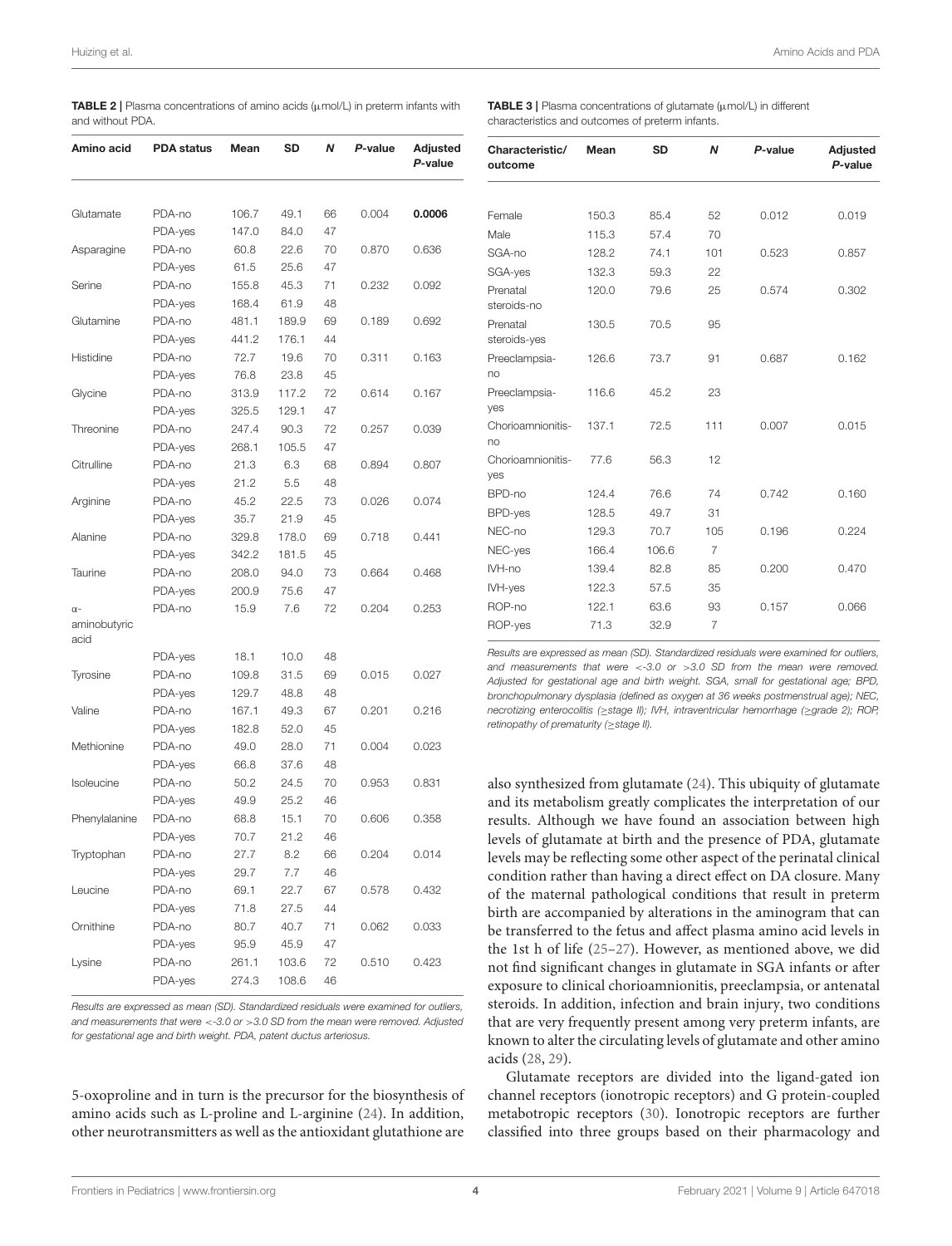structural properties: N-methyl-D-aspartate (NMDA), AMPA and kainate receptors [\(30\)](#page-5-23). Glutamatergic communication through NMDA receptors is key in the central nervous system where glutamate is the main excitatory neurotransmitter [\(21,](#page-5-17) [22\)](#page-5-24). However, glutamatergic signaling may also occur in nonneuronal tissues, including the cardiovascular system [\(30–](#page-5-23)[42\)](#page-6-0).

Little is known about glutamate signaling in the vascular system even though not only endothelial and smooth muscle cells can release glutamate, but also platelets and immune cells [\(21,](#page-5-17) [34,](#page-6-1) [43\)](#page-6-2). The vascular effects of glutamate may vary depending on the vascular bed studied. Because of its important role in nervous system homeostasis, most studies have focused on brain (micro)circulation where glutamate is a vasodilator. Nitric oxide [\(39\)](#page-6-3), carbon monoxide [\(30,](#page-5-23) [40,](#page-6-4) [41\)](#page-6-5), and prostaglandins [\(42\)](#page-6-0) have been involved in glutamate-induced vasodilation in the central nervous system. As regards other vascular territories, Nguyen-Duong showed glutamate-induced relaxation in porcine coronary arteries [\(33\)](#page-6-6). This relaxation was attenuated by 4 aminopyridine which suggests the involvement of voltage-gated  $K^+$  (K<sub>V</sub>) channels. Inhibition of K<sub>V</sub> channels by reactive oxygen species is one of the main mechanisms responsible for oxygeninduced contraction of the DA  $(4, 5)$  $(4, 5)$ . K<sub>V</sub> channel inhibition leads to membrane depolarization and increased  $Ca^{2+}$  entry through L-type  $Ca^{2+}$  channels [\(4,](#page-5-2) [5\)](#page-5-3). Interestingly, Dumas et al. have recently reported  $K_V$ -mediated,  $Ca^{2+}$ -dependent glutamate release from human pulmonary arterial smooth muscle cells [\(21\)](#page-5-17). Finally, as mentioned elsewhere, Fujita et al. showed glutamateinduced contraction of fetal rat DA and proposed an AMPA receptor-mediated release of noradrenaline as the mechanism underlying this contraction [\(7\)](#page-5-4). Another interesting vascular effect of glutamate with potential impact on DA biology is its role as platelet activator, which is in part cyclooxygenase-dependent [\(34,](#page-6-1) [43\)](#page-6-2). Platelet activation has been identified as a key factor in ductal closure [\(44,](#page-6-7) [45\)](#page-6-8) and a potential role of glutamate might be a hypothesis to consider in future research.

The two most important limitations of our study are the relative small sample size and that is based on a single amino acid determination instead of longitudinal samples collected throughout the first days of life. In the study of Fujita et al., the sample is much smaller (16 infants) than in our study but amino acid levels were determined at birth (arterial umbilical cord blood) and on the 2nd day of life [\(7\)](#page-5-4). Interestingly, glutamate levels were not significantly diminished in the first sample. In addition, not only glutamate but also leucine, lysine, phenylalanine, valine, tryptophan, methionine, isoleucine, arginine, tyrosine and glycine concentrations were decreased in the PDA group on the 2nd day of life [\(7\)](#page-5-4). This was despite the fact that both the PDA and control groups received a similar regimen of amino acid supplementation. Of note, the amino acid mixture used by Fujita et al., had a much lower concentration of glutamate than the mixtures commonly used in Europe and America [\(7\)](#page-5-4). However, the decrease in the levels of most amino acids, and not only glutamate, may suggest a general increase in the demand for amino acids in extremely preterm infants with PDA.

To the best of our knowledge, few other studies have evaluated the association between PDA and amino acid concentrations within the 1st days of life. Ryckman et al. analyzed amino acid concentrations in dried blood spot samples taken on day 1–3 in a cohort of 689 preterm infants  $(GA < 37$  weeks) of which 133 had PDA. The levels of glutamate were not affected but leucine, methionine, phenylalanine, and valine concentrations were higher in infants with PDA as compared with those without. Nevertheless, the differences did not reach the limit of statistical significance set by the authors to correct for multiple testing ( $P < 5 \times 10^{-5}$ ). The authors reported similar results when the analysis was limited to the infants with GA below 32 weeks. Ryckman et al. also tested the ex vivo response of mouse DA to leucine, methionine, phenylalanine, and valine and observed that the amino acids failed to produce a significant change in ductal tone. Unfortunately, the ductal response to glutamate was not investigated. Very recently, Oltman et al. reported in a cohort of 34,969 infants with GA<37 weeks (1,924 infants with GA<32 weeks) that increased risk for morbidity (including PDA) or mortality was associated with increased concentrations of glycine and proline, as well as decreased concentrations of ornithine in dried blood spot samples taken during the 1st week of life [\(46\)](#page-6-9). Finally, Bardanzellu et al. showed decreased tryptophan urinary levels (samples collected <12 h of life) in preterm infants with PDA [\(47\)](#page-6-10). Therefore, the association between PDA and amino acid concentrations varies greatly between studies, making difficult to draw conclusions about the specific role of a particular amino acid in DA biology and pathobiology.

In summary, our study not only does not confirm the previous findings of low glutamate levels in preterm infants with PDA, but we have even found elevated glutamate concentrations associated with PDA. However, association does not mean causality. Despite the high statistical significance, the difference in glutamate levels may lack clinical significance or may be an epiphenomenon associated with the particular clinical condition of infants with PDA.

## DATA AVAILABILITY STATEMENT

The raw data supporting the conclusions of this article will be made available by the authors, without undue reservation.

# ETHICS STATEMENT

The studies involving human participants were reviewed and approved by Ethics Committees from Maastricht University Medical Center (Maastricht, The Netherlands), Hospital Universitario Materno-Infantil de Canarias (Las Palmas de Gran Canaria, Spain), and Carlo Poma Hospital (Mantova, Italy). Written informed consent to participate in this study was provided by the participants' legal guardian/next of kin.

## AUTHOR CONTRIBUTIONS

MH, MB-L, GC, GG-L, GR, and PB-S collected data for the study, contributed to interpretation of results, and reviewed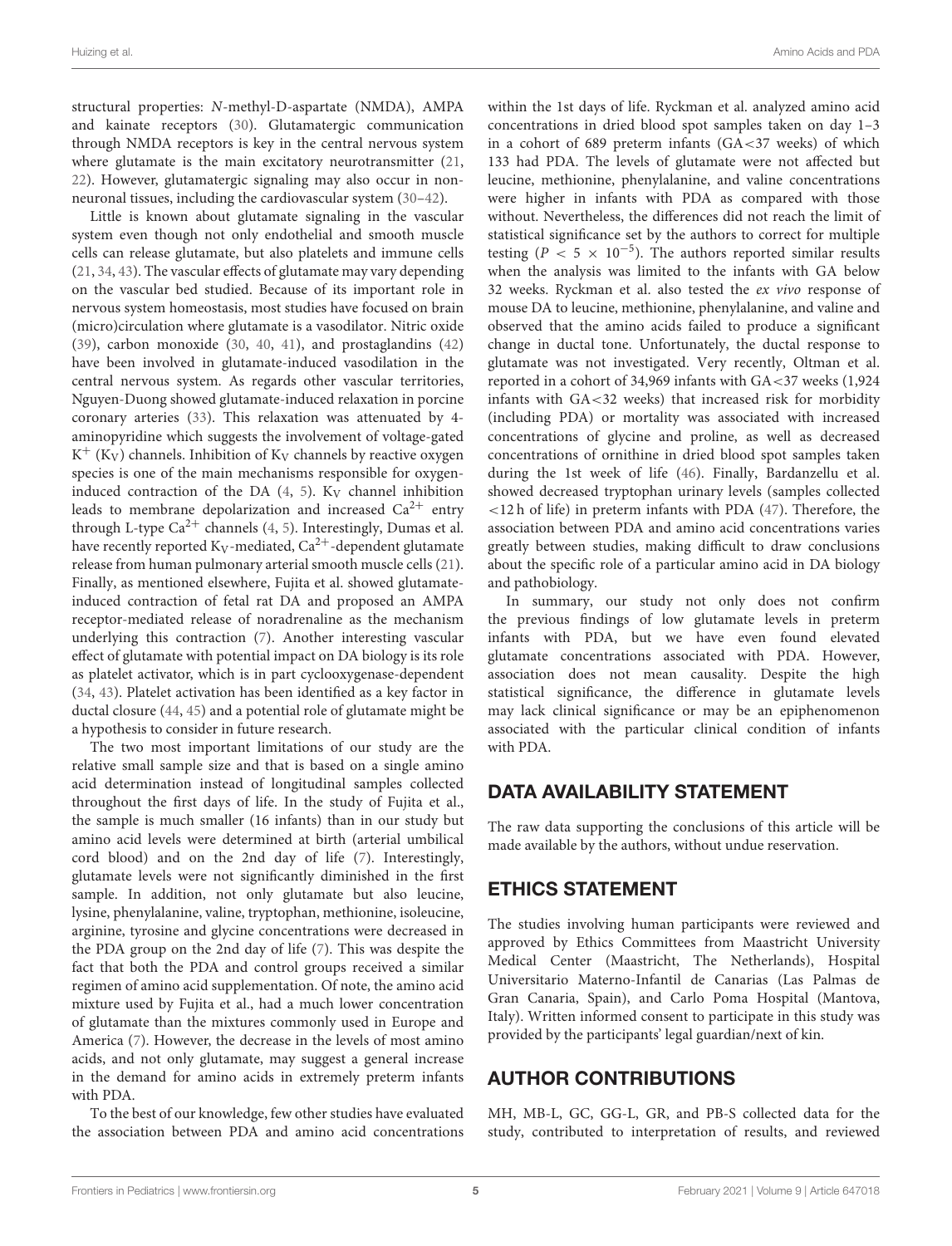and revised the manuscript. JB performed the amino acid analysis, contributed to interpretation of results, and reviewed and revised the manuscript. RM contributed to the design of the study, collected data and supervised data collection, performed the statistical analysis, contributed to interpretation of results, and reviewed and revised the manuscript. EV conceptualized the study, supervised data collection and statistical analysis, contributed to interpretation of results, and drafted the manuscript. All authors contributed to the article and approved the submitted version.

#### **REFERENCES**

- <span id="page-5-0"></span>1. Hundscheid T, Onland W, Van Overmeire B, Dijk P, van Kaam AH, Dijkman KP, et al. Early treatment versus expectative management of patent ductus arteriosus in preterm infants: a multicentre, randomised, non-inferiority trial in Europe (BeNeDuctus trial). BMC Pediatr. (2018) 18:262. doi: [10.1186/s12887-018-1215-7](https://doi.org/10.1186/s12887-018-1215-7)
- 2. Reese J, Laughon MM. The patent ductus arteriosus problem: infants who still need treatment. J Pediatr. (2015) 167:954–6. doi: [10.1016/j.jpeds.2015.08.023](https://doi.org/10.1016/j.jpeds.2015.08.023)
- 3. Sallmon H, Koehne P, Hansmann G. Recent advances in the treatment of preterm newborn infants with patent ductus arteriosus. Clin Perinatol. (2016) 43:113–29. doi: [10.1016/j.clp.2015.11.008](https://doi.org/10.1016/j.clp.2015.11.008)
- <span id="page-5-2"></span>4. Villamor E, Moreno L, Mohammed R, Pérez-Vizcaíno F, Cogolludo A. Reactive oxygen species as mediators of oxygen signaling during fetalto-neonatal circulatory transition. Free Radic Biol Med. (2019) 142:82– 96. doi: [10.1016/j.freeradbiomed.2019.04.008](https://doi.org/10.1016/j.freeradbiomed.2019.04.008)
- <span id="page-5-3"></span>5. Stoller JZ, DeMauro SB, Dagle JM, Reese J. Current perspectives on pathobiology of the ductus arteriosus. J Clin Exp Cardiol. (2012) 8:S8- 001. doi: [10.4172/2155-9880.S8-001](https://doi.org/10.4172/2155-9880.S8-001)
- <span id="page-5-1"></span>6. Gillam-Krakauer M, Reese J. Diagnosis and management of patent ductus arteriosus. Neoreviews. (2018) 19:e394–402. doi: [10.1542/neo.19-7-e394](https://doi.org/10.1542/neo.19-7-e394)
- <span id="page-5-4"></span>7. Fujita S, Yokoyama U, Ishiwata R, Aoki R, Nagao K, Masukawa D, et al. Glutamate promotes contraction of the rat ductus arteriosus. Circ J. (2016) 80:2388–96. doi: [10.1253/circj.CJ-16-0649](https://doi.org/10.1253/circj.CJ-16-0649)
- <span id="page-5-5"></span>8. Shelton EL, Ector G, Galindo CL, Hooper CW, Brown N, Wilkerson I, et al. Transcriptional profiling reveals ductus arteriosus-specific genes that regulate vascular tone. Physiol Genomics. (2014) 46:457–66. doi: [10.1152/physiolgenomics.00171.2013](https://doi.org/10.1152/physiolgenomics.00171.2013)
- <span id="page-5-6"></span>9. Hsieh Y-T, Liu NM, Ohmori E, Yokota T, Kajimura I, Akaike T, et al. Transcription profiles of the ductus arteriosus in Brown-Norway rats with irregular elastic fiber formation. Circ J. (2014) 78:1224– 33. doi: [10.1253/circj.CJ-13-1029](https://doi.org/10.1253/circj.CJ-13-1029)
- <span id="page-5-7"></span>10. Moonen RM, Huizing MJ, Cavallaro G, González-Luis GE, Bas-Suárez P, Bakker JA, et al. Plasma levels of dimethylarginines in preterm very low birth weight neonates: its relation with perinatal factors and short-term outcome. Int J Mol Sci. (2015) 16:19–39. doi: [10.3390/ijms16010019](https://doi.org/10.3390/ijms16010019)
- <span id="page-5-9"></span>11. Moonen RM, Reyes I, Cavallaro G, González-Luis G, Bakker JA, Villamor E. The T1405N carbamoyl phosphate synthetase polymorphism does not affect plasma arginine concentrations in preterm infants. PLoS ONE. (2010) 5:e10792. doi: [10.1371/journal.pone.0010792](https://doi.org/10.1371/journal.pone.0010792)
- <span id="page-5-8"></span>12. Moonen RM, Cavallaro G, Huizing MJ, González-Luis GE, Mosca F, Villamor E. Association between the p. Thr1406Asn polymorphism of the carbamoylphosphate synthetase 1 gene and necrotizing enterocolitis: a prospective multicenter study. Sci Rep. (2016) 6:36999. doi: [10.1038/srep36999](https://doi.org/10.1038/srep36999)
- <span id="page-5-10"></span>13. Bas-Suárez MP, González-Luis GE, Saavedra P, Villamor E. Platelet counts in the first seven days of life and patent ductus arteriosus in preterm very lowbirth-weight infants. Neonatology. (2014) 106:188–94. doi: [10.1159/000362432](https://doi.org/10.1159/000362432)
- <span id="page-5-11"></span>14. Armstrong RA. When to use the Bonferroni correction. Ophthalmic Physiol Opt. (2014) 34:502–8. doi: [10.1111/opo.12131](https://doi.org/10.1111/opo.12131)
- <span id="page-5-12"></span>15. Honkanen RA, Baruah S, Zimmerman MB, Khanna CL, Weaver YK, Narkiewicz J, et al. Vitreous amino acid concentrations in patients with glaucoma undergoing vitrectomy. Arch Ophthalmol. (2003) 121:183-8. doi: [10.1001/archopht.121.2.183](https://doi.org/10.1001/archopht.121.2.183)

### FUNDING

This work was partially supported by a grant from the Fundación Canaria del Colegio de Médicos de Las Palmas.

#### SUPPLEMENTARY MATERIAL

<span id="page-5-13"></span>The Supplementary Material for this article can be found [online at: https://www.frontiersin.org/articles/10.3389/fped.](https://www.frontiersin.org/articles/10.3389/fped.2021.647018/full#supplementary-material) 2021.647018/full#supplementary-material

- <span id="page-5-14"></span>16. Hu X, Guo F. Amino acid sensing in metabolic homeostasis and health. Endocr Rev. (2020) 42:56–76. doi: [10.1210/endrev/bnaa026](https://doi.org/10.1210/endrev/bnaa026)
- <span id="page-5-15"></span>17. Celik IH, Demirel G, Canpolat FE, Dilmen U. Reduced plasma citrulline levels in low birth weight infants with necrotizing enterocolitis. J Clin Lab Anal. (2013) 27:328–32. doi: [10.1002/jcla.21607](https://doi.org/10.1002/jcla.21607)
- 18. Celik IH, Demirel G, Canpolat FE, Oguz SS, Erdeve O, Dilmen U. Citrulline levels in premature infants. Clin Chim Acta. (2011) 21:2007. doi: [10.1016/j.cca.2011.06.037](https://doi.org/10.1016/j.cca.2011.06.037)
- 19. Canpolat FE, Yurdakök M, Yigit S, Korkmaz A, Tekinalp G. Blood L-arginine Levels in Early Respiratory Distress Syndrome. Pediatr Pulmonol. (2005) 40:511–4. doi: [10.1002/ppul.20326](https://doi.org/10.1002/ppul.20326)
- <span id="page-5-16"></span>20. Manal El, Sayed M, Sherif L, Said RN, El-Wakkad AS, Amira E-R, et al. Endothelin-1 and L-arginine in preterm infants with respiratory distress. Am J Perinatol. (2011) 28:129–36. doi: [10.1055/s-0030-1263295](https://doi.org/10.1055/s-0030-1263295)
- <span id="page-5-17"></span>21. Dumas SJ, Bru-Mercier G, Courboulin A, Quatredeniers M, Rücker-Martin C, Antigny F, et al. NMDA-type glutamate receptor activation promotes vascular remodeling and pulmonary arterial hypertension. Circulation. (2018) 137:2371–89. doi: [10.1161/CIRCULATIONAHA.117.029930](https://doi.org/10.1161/CIRCULATIONAHA.117.029930)
- <span id="page-5-24"></span>22. Brosnan JT, Brosnan ME. Glutamate: a truly functional amino acid. Amino Acids. (2013) 45:413–8. doi: [10.1007/s00726-012-1280-4](https://doi.org/10.1007/s00726-012-1280-4)
- 23. Riedijk MA, de Gast-Bakker D-AH, Wattimena JL, Van Goudoever JB. Splanchnic oxidation is the major metabolic fate of dietary glutamate in enterally fed preterm infants. Pediatr Res. (2007) 62:468–73. doi: [10.1203/PDR.0b013e31813cbeba](https://doi.org/10.1203/PDR.0b013e31813cbeba)
- <span id="page-5-18"></span>24. Yelamanchi SD, Jayaram S, Thomas JK, Gundimeda S, Khan AA, Singhal A, et al. A pathway map of glutamate metabolism. J Cell Commun Signal. (2016) 10:69–75. doi: [10.1007/s12079-015-0315-5](https://doi.org/10.1007/s12079-015-0315-5)
- <span id="page-5-19"></span>25. Terán Y, Ponce O, Betancourt L, Hernández L, Rada P. Amino acid profile of plasma and cerebrospinal fluid in preeclampsia. Pregnancy Hypertens. (2012) 2:416–22. doi: [10.1016/j.preghy.2012.05.001](https://doi.org/10.1016/j.preghy.2012.05.001)
- 26. Dessì A, Marincola FC, Fanos V. Metabolomics and the great obstetrical syndromes–GDM, PET, and IUGR. Best Pract Res Clin Obstet Gynaecol. (2015) 29:156–64. doi: [10.1016/j.bpobgyn.2014.04.023](https://doi.org/10.1016/j.bpobgyn.2014.04.023)
- <span id="page-5-20"></span>27. Zhang Z, Bassam B, Thomas AG, Williams M, Liu J, Nance E, et al. Maternal inflammation leads to impaired glutamate homeostasis and up-regulation of glutamate carboxypeptidase II in activated microglia in the fetal/newborn rabbit brain. Neurobiol Dis. (2016) 94:116–28. doi: [10.1016/j.nbd.2016.06.010](https://doi.org/10.1016/j.nbd.2016.06.010)
- <span id="page-5-21"></span>28. Hirose T, Shimizu K, Ogura H, Tasaki O, Hamasaki T, Yamano S, et al. Altered balance of the aminogram in patients with sepsis–the relation to mortality. Clin Nutr. (2014) 33:179–82. doi: [10.1016/j.clnu.2013.11.017](https://doi.org/10.1016/j.clnu.2013.11.017)
- <span id="page-5-22"></span>29. Pregnolato S, Chakkarapani E, Isles AR, Luyt K. Glutamate transport and preterm brain injury. Front Physiol. (2019) 10:417. doi: [10.3389/fphys.2019.00417](https://doi.org/10.3389/fphys.2019.00417)
- <span id="page-5-23"></span>30. Parfenova H, Fedinec A, Leffler CW. Ionotropic glutamate receptors in cerebral microvascular endothelium are functionally linked to heme oxygenase. J Cereb Blood Flow Metab. (2003) 23:190–7. doi: [10.1097/00004647-200302000-00006](https://doi.org/10.1097/00004647-200302000-00006)
- 31. Hinoi E, Takarada T, Ueshima T, Tsuchihashi Y, Yoneda Y. Glutamate signaling in peripheral tissues. Eur J Biochem. (2004) 271:1–13. doi: [10.1046/j.1432-1033.2003.03907.x](https://doi.org/10.1046/j.1432-1033.2003.03907.x)
- 32. Hogan-Cann AD, Anderson CM. Physiological roles of nonneuronal NMDA receptors. Trends Pharmacol Sci. (2016) 37:750–67. doi: [10.1016/j.tips.2016.05.012](https://doi.org/10.1016/j.tips.2016.05.012)